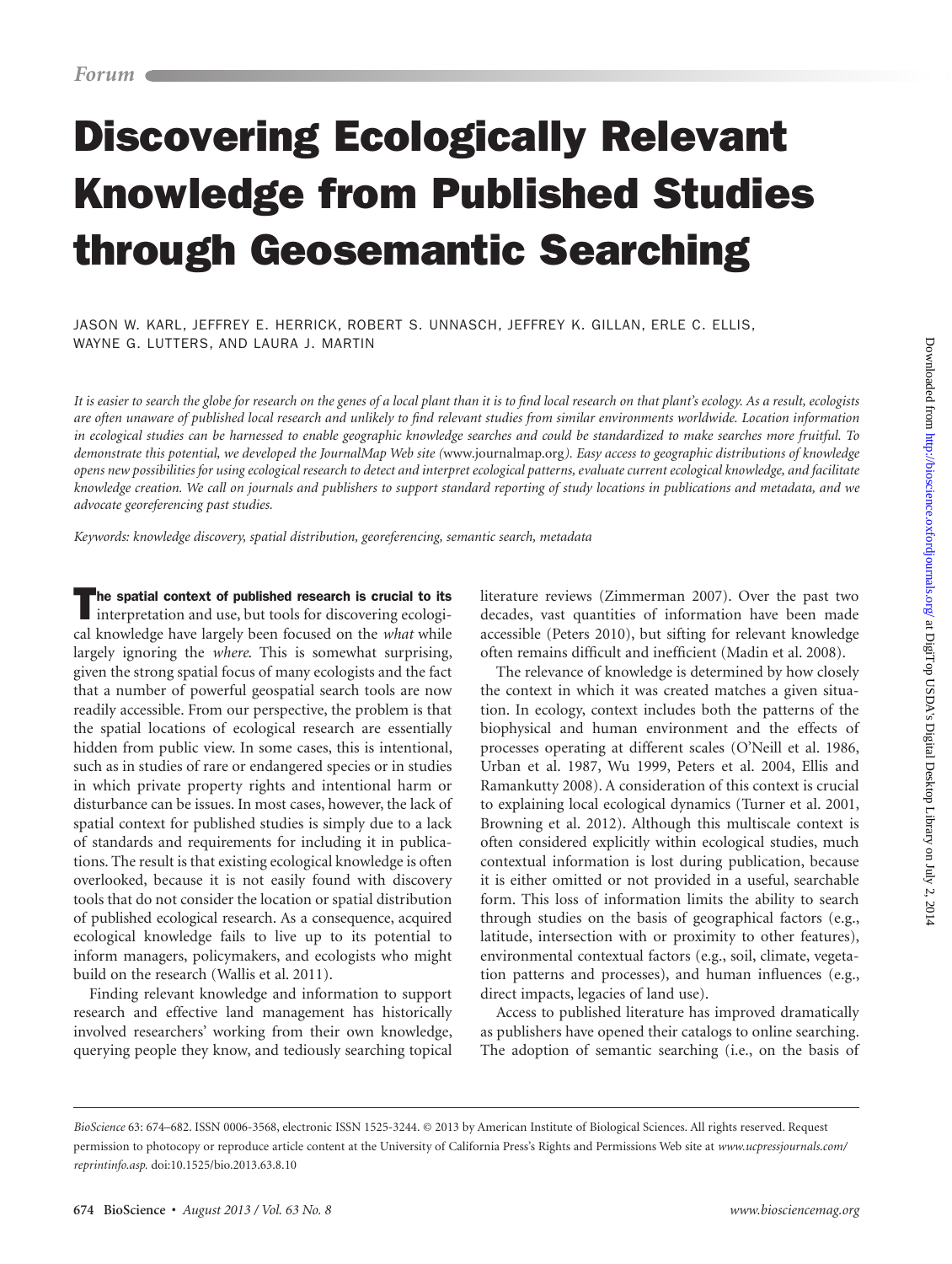knowledge context and conceptual relationships; Michener 2006, Madin et al. 2008) and aggregation searches such as Google Scholar and the Web of Science has made it easier to search across disciplines and across publishers to find useful references. However, the ability to determine what is known about a specific ecosystem or landscape is hindered by current search technologies, because they still rely primarily on keyword, topic, text, and author searching—concepts of cataloging and searching for published information that have changed little since the late 1800s (Chan 2007).

Current search technologies return results that may be topically related but irrelevant to the specific area of interest (figure 1). With the addition of geographic filters, search results could be limited to a specific area (Wallis et al. 2011). However, in many parts of the world, there has been little formal study of the structure and dynamics of local ecosystems (Wilson et al. 2007). Therefore, for all but the most studied landscapes, searches constrained to a specific area are unlikely to yield sufficient results. However, research that has been conducted on landscapes that share similar landforms, general soil properties, and climates can, in some cases, be relevant to these understudied regions (Paruelo et al. 1998). By defining important aspects of an area of interest's ecological context and then applying those criteria to available data layers and synthetic or model-based interpretations of the intersected layers, it becomes possible to identify other areas with similar ecological contexts. In many cases, the location of the area of interest alone is sufficient to define the ecological context, because it allows information, for example, about local climate and soil to be derived from online geospatial databases.

#### Geosemantic searching for ecological knowledge

A tremendous amount of contextual information is embedded in published field studies (see Evans and Foster 2011), including the time at which the studies were done and often some type of location information. This information can be leveraged to improve knowledge discovery and increase the relevance of search results. Much of the published ecological research is tied to specific places, and increasingly, authors report geographic coordinates in their study-area descriptions. This location information can be mined from published studies to populate a searchable geographic literature database (e.g., Wallis et al. 2011).

To demonstrate the potential of a geosemantic search for ecological knowledge, we developed a Web-based geosemantic search tool using coordinate locations extracted from the study areas and methods sections of recently published terrestrial studies in selected volumes of 14 journals (*N* = 5822 studies; see table 1). These include the set of articles from 10 leading ecology journals georeferenced as was described by Martin and colleagues (2012). Because of the diversity of formats used to report locations and challenges with automated location extraction (e.g., inconsistencies in where and how locations were reported, different character encoding of degree symbols by publishers), we extracted location information manually from each field study. If they were reported, the geographic coordinates for a study (e.g., for a centroid point or bounding box) were copied exactly as they were printed. If geographic coordinates were not reported, any reported location information was collected. Geographic coordinates were standardized to a decimal degree coordinate system and reviewed for obvious errors



*Figure 1. Conceptual diagram of geosemantic search based on location and area similarity.*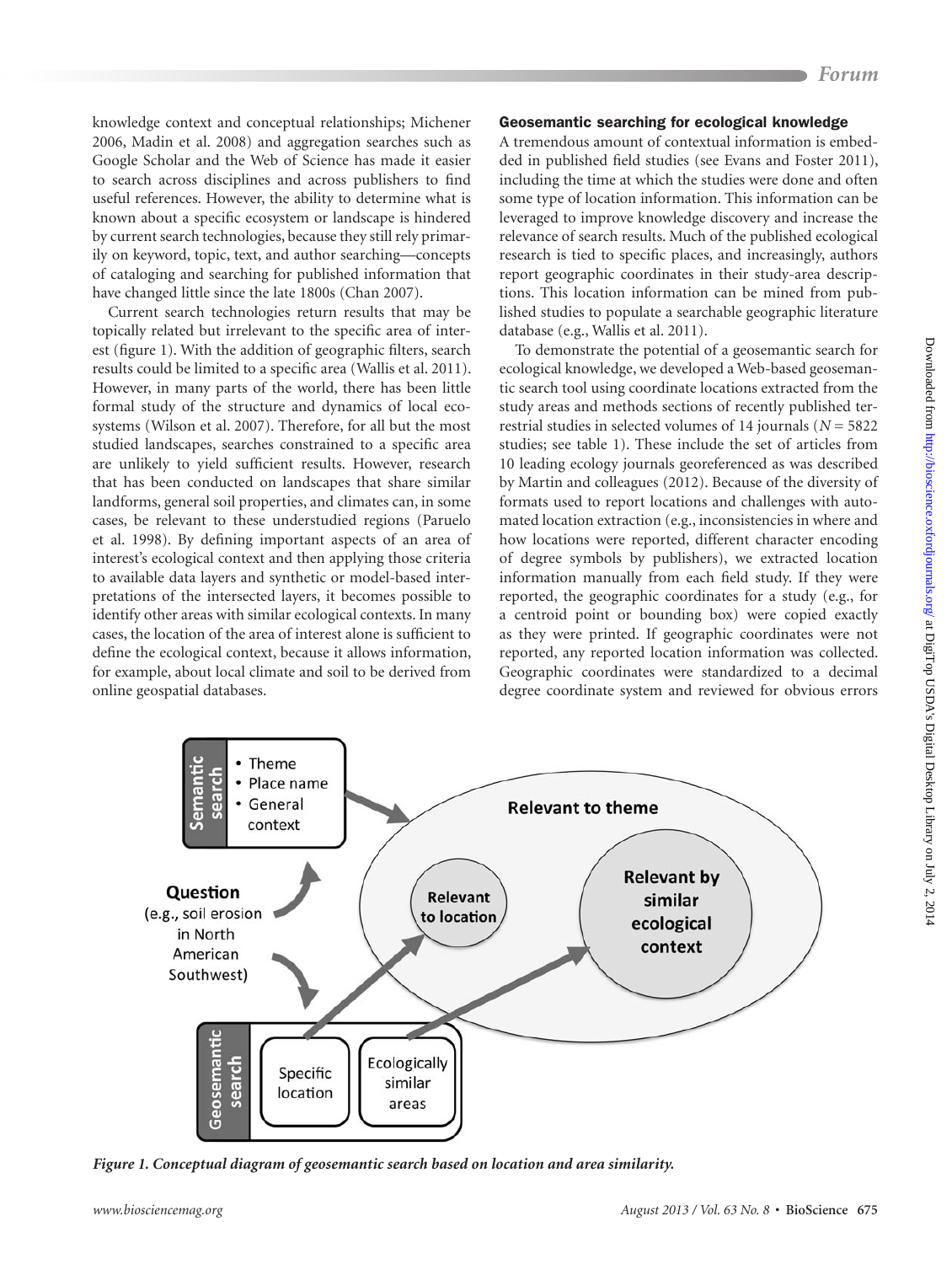| Table 1. Journals and time periods included in the JournalMap demonstration. |            |                                    |                                          |            |                                                   |            |
|------------------------------------------------------------------------------|------------|------------------------------------|------------------------------------------|------------|---------------------------------------------------|------------|
| Journal                                                                      | Date range | <b>Total number</b><br>of articles | <b>Articles reporting</b><br>coordinates |            | <b>Articles with obvious</b><br>coordinate errors |            |
|                                                                              |            |                                    | <b>Number</b>                            | Percentage | <b>Number</b>                                     | Percentage |
| American Naturalist                                                          | 2004-2009  | 133                                | 54                                       | 40.6       |                                                   |            |
| Conservation Biology                                                         | 2004-2009  | 233                                | 81                                       | 34.8       |                                                   |            |
| <b>Ecological Applications</b>                                               | 2004-2009  | 353                                | 152                                      | 43.1       |                                                   |            |
| Ecological Monographs                                                        | 2004-2009  | 66                                 | 36                                       | 54.5       |                                                   |            |
| Ecology                                                                      | 2004-2009  | 565                                | 224                                      | 39.6       |                                                   |            |
| <b>Ecology Letters</b>                                                       | 2004-2009  | 98                                 | 42                                       | 42.9       |                                                   |            |
| Global Change Biology                                                        | 2004-2009  | 472                                | 302                                      | 64.0       |                                                   |            |
| Journal of Animal Ecology                                                    | 2004-2009  | 297                                | 157                                      | 52.9       |                                                   |            |
| Journal of Applied Ecology                                                   | 2004-2009  | 277                                | 122                                      | 44.0       |                                                   |            |
| Journal of Arid Environments                                                 | 2006-2012  | 1002                               | 650                                      | 64.9       | 17                                                | 1.7        |
| Journal of Ecology                                                           | 2004-2009  | 298                                | 158                                      | 53.0       | -                                                 |            |
| Journal of Wildlife Management                                               | 2008-2012  | 695                                | 258                                      | 37.1       | $\mathbf{1}$                                      | 0.04       |
| Rangeland Ecology and Management                                             | 2000-2012  | 510                                | 278                                      | 54.5       | 4                                                 | 1.4        |
| <b>Restoration Ecology</b>                                                   | 2008-2012  | 823                                | 511                                      | 62.1       | 12                                                | 1.5        |

(e.g., latitudes greater than 90°). No attempt was made to assign geographic coordinates to studies that reported only place names. A combination of manual and automated systems could be used in the future.

Articles with incorrect coordinate values and those appearing in obviously wrong locations (e.g., terrestrial studies located in the ocean) were flagged as erroneous. Martin and colleagues (2012) corrected errors where that was possible or removed articles with location errors but did not otherwise flag errors. No additional measures were applied to evaluate the accuracy or precision of a reported location. This level of cursory error checking was intended to catch egregious errors but would have missed instances in which there were minor errors in reported location. Verifying the correspondence of place names and coordinates for studies that report both could provide an opportunity for additional validation (e.g., Shapiro and Báldi 2012).

Among the journals for the time period surveyed, usable geographic coordinates were reported in 3025 studies (52.0% of the total; table 1). The formatting and precision of the geographic coordinates were highly variable. Reporting coordinates in degrees and decimal minutes to tenths of a minute was the most common (87.5% of the studies reporting coordinates), and precision ranged from reporting only integer degree values to seconds with four decimal places (equivalent to about 0.3 centimeter at the equator—far beyond the precision of most Global Positioning System [GPS] devices). A 0.1 minute latitude is approximately 185 meters anywhere on Earth, whereas 0.1 minute longitude varies from 185 meters at the equator to 131, 93, and 0 meters at 45°, 60°, and 90° latitude, respectively. Obvious errors not related to the precision of the reported coordinate

values were found in 1.1% of the studies in the 14 journals assessed (table 1).

To demonstrate the potential of a database of studies reporting geographic coordinates, we created a literature search engine, JournalMap (*www.journalmap.org*), which enables geosemantic searching (figure 2). Reported article locations were assigned attributes related to the context of the region surrounding the study site, such as climate (e.g., growing degree days, average annual precipitation, aridity index), landform (e.g., elevation, slope), soils (e.g., surface texture, depth), and land-cover type (see *www.journalmap. org/help/index* for details on information sources for these attributes). Literature can be searched by location, author, topic, keyword, or any of the contextual attributes listed above. The results are shown on a map and can be exported in a variety of formats.

Achieving a sufficiently comprehensive set of location records for ecological literature to produce meaningful search results from a site such as JournalMap will most likely require many distributed but linked efforts. In our opinion, key to accomplishing this is open access to the location and citation information associated with each georeferenced study and transparency in how the locations were generated. Accordingly, the data records contained in JournalMap are freely available for download under a Creative Commons license at *www.journalmap.org/downloads*.

#### Realizing the potential of ecological knowledge

Adding the ability to search for knowledge geographically as well as thematically (i.e., geosemantic searching) could greatly increase the relevance of search results (figure 1) and could open new avenues for research (Bautista Cabello et al. 2006,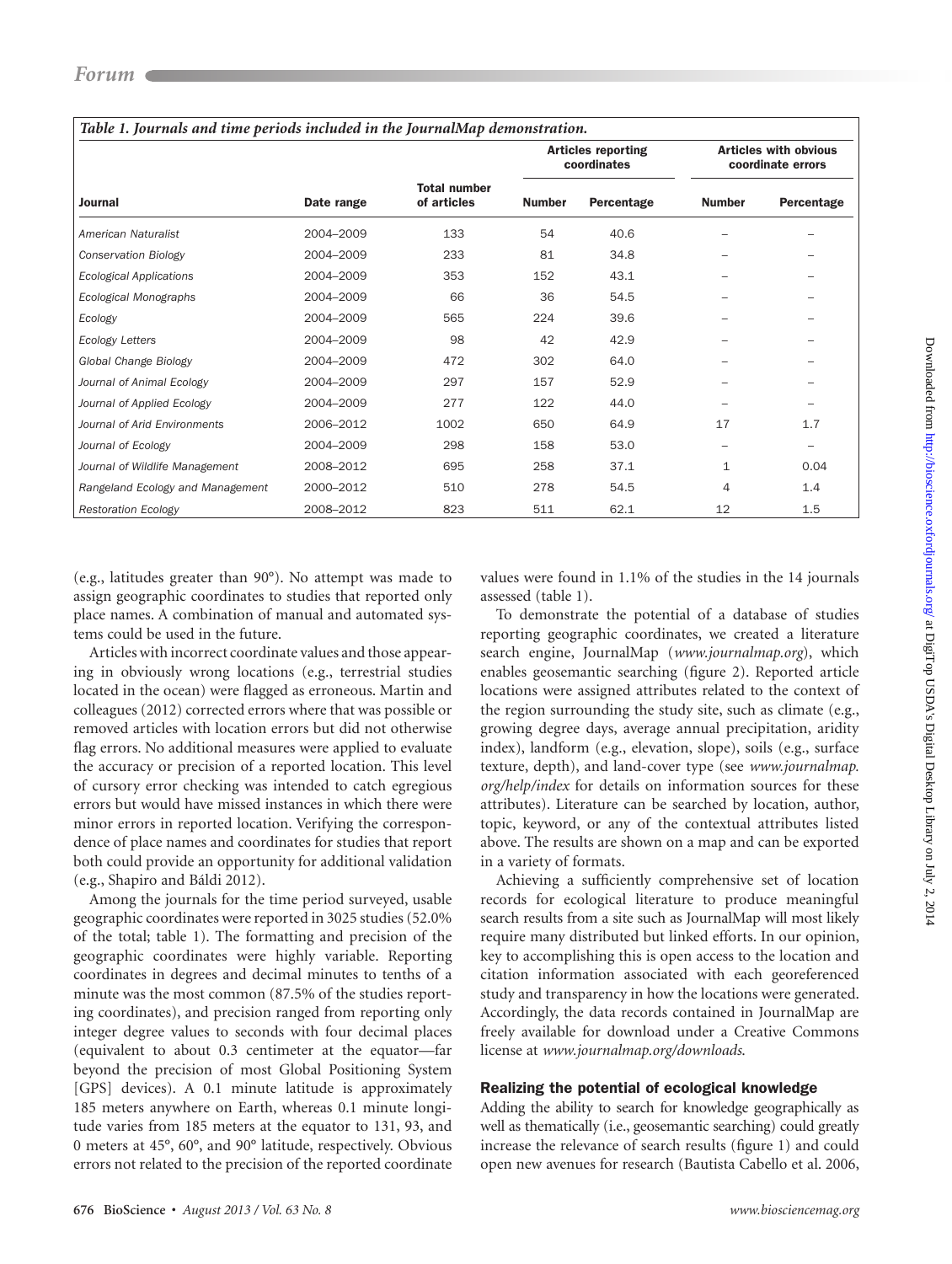# JournalMap<sup>™</sup>

Research. Reimagined.

### **Article Count: 2,710**



*Figure 2. The JournalMap site was created to demonstrate the potential of geosemantic searching for ecological knowledge from published studies. The circles contain the number of studies in each location.*

Valderas et al. 2006) and application (Herrick and Sarukhán 2007). With a comprehensive geographic literature database, it would be much easier to determine what is known about a given area (e.g., what studies have been published; see Wallis et al. 2011). Because ecologically similar areas from different parts of the world may respond similarly to ecological processes or management (e.g., Paruelo et al. 1998, Adler et al. 2005), it may be possible to identify studies from other regions that are relevant to areas that have not been thoroughly studied. For example, soils with petrocalcic (i.e., calcium carbonate–cemented) horizons are common in arid and semiarid regions throughout the world (Monger and Bestelmeyer 2006). The productivity and sustainability of these soils under cultivation depends on their ability to capture, store, and release water during droughts. Until recently, in was assumed that petrocalcic horizons contributed little to plant-available water, but recent research in the northern Chihuahuan Desert demonstrated that petrocalcic horizons hold significant amounts of water (Duniway et al. 2007) and that the availability of this water to plants is extremely dynamic (Duniway et al. 2010). Because the processes are largely physical, this information can easily be extrapolated to areas in Africa, Asia, and Australia where similar soils have been mapped. If studies in those areas were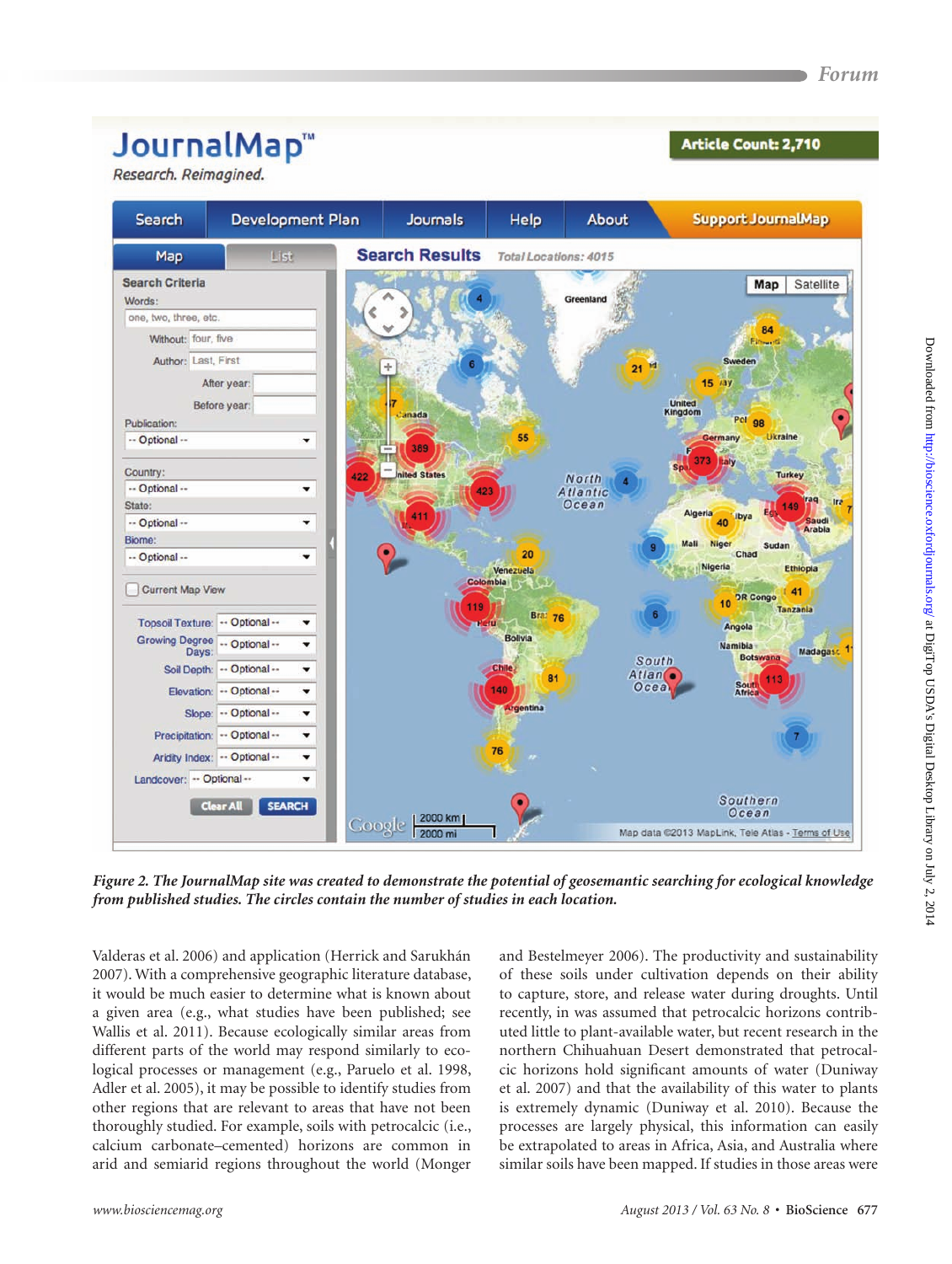## *Forum Forum*

georeferenced, the information could be integrated with the results of other studies to inform interpretations about resilience and the potential responses to land-use change.

Understanding where scientific knowledge comes from may also help us interpret ecological patterns (Jetz et al. 2012). For example, the distribution of studies for a species may affect the understanding and expectations of range shifts in response to climate change. This could be the case if knowledge of a species' distribution and habitat associations were biased with respect to climatic conditions within its geographic range (Kadmon et al. 2004, Jetz et al. 2012). Furthermore, knowledge generated from the core of a species' range may not be relevant if that species collapses to its range periphery (e.g., Lomolino and Channell 1995). Considering the geographic distribution of knowledge could also promote meaningful syntheses of existing research that could be used to interpret differential responses in light of geographic context (Martin et al. 2012). For review papers, visually presenting the distribution of cited studies could help readers evaluate the applicability and scope of the ideas presented (e.g., van Vliet et al. 2012).

Geosemantic searching could also facilitate the creation of new knowledge at varying scales by identifying sets of local studies whose results could be aggregated to look for more broadscale patterns (*sensu* Arnqvist and Wooster 1995, Lawton 1999, Jetz et al. 2012, Peters et al. 2012). For example, Hughes and colleagues (2002) found latitudinal gradients in coral recruitment by looking over 21 different studies. Studying and visualizing the geographic distribution not only of studies but of the institutional affiliations of their authors could also highlight new sociological patterns and linkages (Börner 2010).

Finally, geosemantic knowledge searching could promote inquiries about the nature of our ecological knowledge through structured assessment or visualization of the geographical origin of ecological knowledge (Martin et al. 2012). This represents an exciting nexus of scientific and humanistic study and will be of particular interest to geographers and science studies scholars. Although a journal may have a stated focus that limits its scope to certain topics or regions, unintentional biases may exist that could affect the nature or meaning of the collected knowledge. For example, the geographic scope of both *The Journal of Arid Environments* and *Rangeland Ecology and Management* includes global arid, semiarid, and desert environments. However, the distributions of published studies in these two journals are very different and also underrepresent much of their stated biomes of interest (figure 3).

Fisher and colleagues (2011) and Martin and colleagues (2012) used a similar approach to mine study locations from journal articles to examine the implications of ecological knowledge distribution. Martin and colleagues (2012) found that the knowledge documented in leading ecological journals comes from a limited set of biomes and land uses; they attributed their findings to a science culture that favors temperate woodland ecosystems and protected areas. Fisher and colleagues (2011) found that the distribution of studies of coral reefs was not closely related to coral species richness or threats to reef systems. It is clear that quantifying knowledge biases and gaps that result from specific scientific cultures (see Knorr Cetina 1999) will require evaluating the spatial distribution and context of that knowledge (van Vliet et al. 2012).

#### Moving forward

Geosemantic knowledge-discovery tools for the ecological sciences are clearly needed. Fortunately, there are no technical barriers to their implementation. However, much work needs to be done before the geosemantic-search concept illustrated by JournalMap can realize its potential. Foremost is achieving support from authors, professional societies, and publishers for reporting and making available the geographic locations of published studies.

Achieving a meaningful spatial representation of ecological knowledge and geosemantic knowledge searching will require changes to how and what information is published (see the recommendations in box 1). Foremost are increasing the proportion of studies that report geographic coordinates or the areal extents of study areas and standardizing coordinate precision and format. We recommend adoption of the World Geodetic System of 1984 (NIMA 1997) coordinate system, reported in decimal degrees, because of its simplicity, universal applicability across the globe, and ubiquitous support in hardware (e.g., GPS devices) and software applications. The geographic context of studies that cover larger areas (e.g., more than a square kilometer) is best described using polygon geometries, such as those produced by publicly available mapping tools (e.g., Google Earth). Geographic coordinates and polygon geometries must also be validated as part of the manuscript review process in order to ensure accuracy and precision. Shapiro and Báldi (2012) found that reported coordinates did not match studyarea locations in 16% of the papers published in 1 year by *Ecology* and *Oceologia*. These steps will make it easier to extract and use location information from published studies and will make it possible to develop robust geosemantic search tools. Indeed, the utility of standardized geographic data linked to journal articles is increasingly recognized and has already become an optional component of some journal articles (in, e.g., *Remote Sensing of the Environment*, *Earth System Science Data*).

At present, study location data must be mined from already-published literature, and no geographic information standard exists for citation metadata. This prevents distributed searching (e.g., Google Scholar, Web of Science), requires the locations of studies to be maintained in thirdparty databases, and introduces lags in database updating. Incorporation of spatial information as part of a study's basic metadata (e.g., the Dublin Core Metadata Initiative, *www.dublincore.org*) would promote the development of robust tools for geosemantic searching. We call on publishers, professional societies, and the editorial boards of journals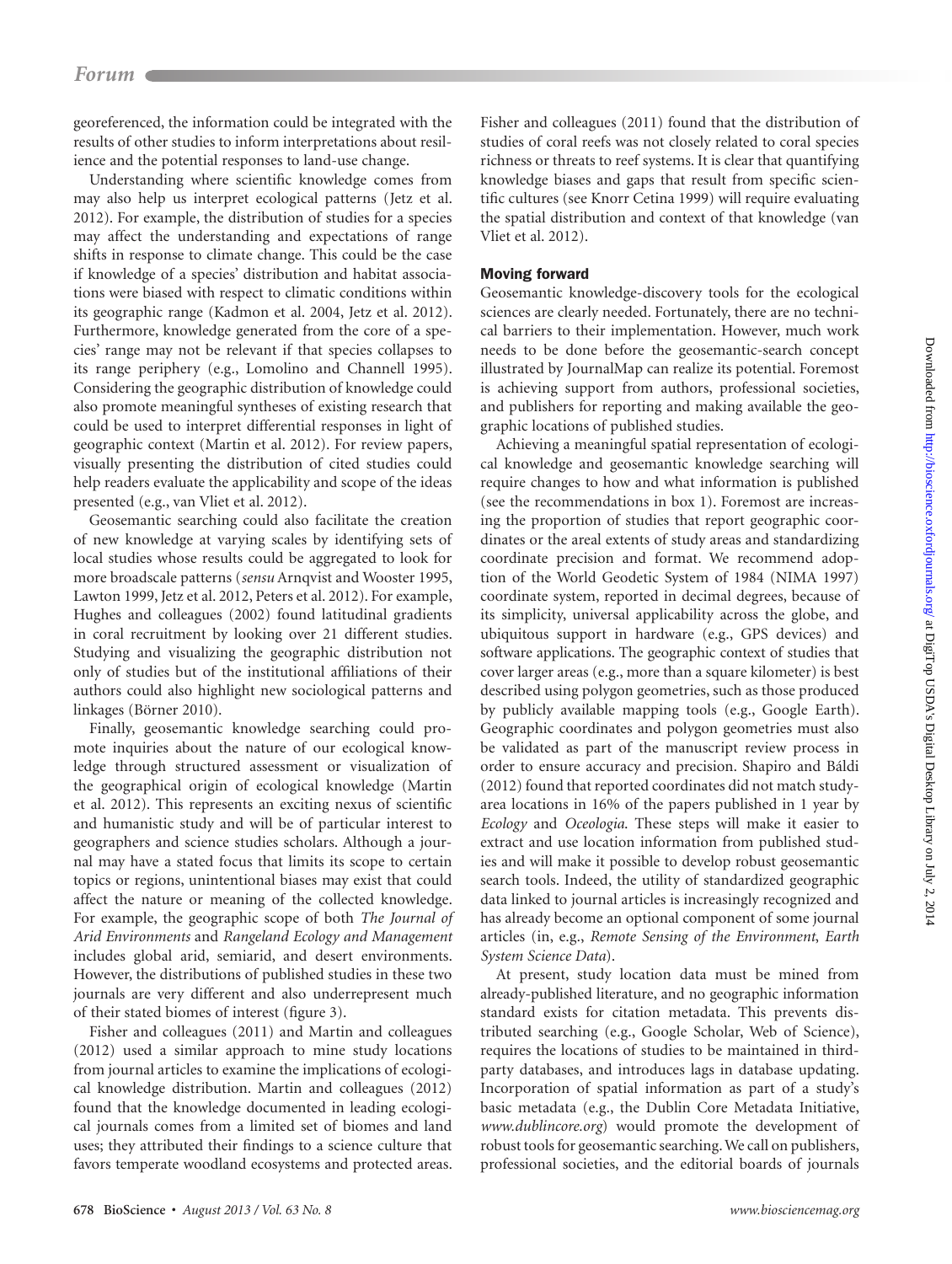

*Figure 3. Examples of the geographic concentration of research published in two journals with similar topical focus: (a)* **Rangeland Ecology and Management** *(articles from 2005 to 2011) and (b)* **The Journal of Arid Environments** *(articles from 2006 to 2011).*

to provide standardized geographic information in their publications and with their publically shared metadata.

Although improving the quality and availability of location information for studies in the future is crucial, there are significant technical hurdles that must also be overcome to enable the full representation of existing ecological knowledge.

First, existing studies that include only place names must be annotated with geographic coordinates. The frequency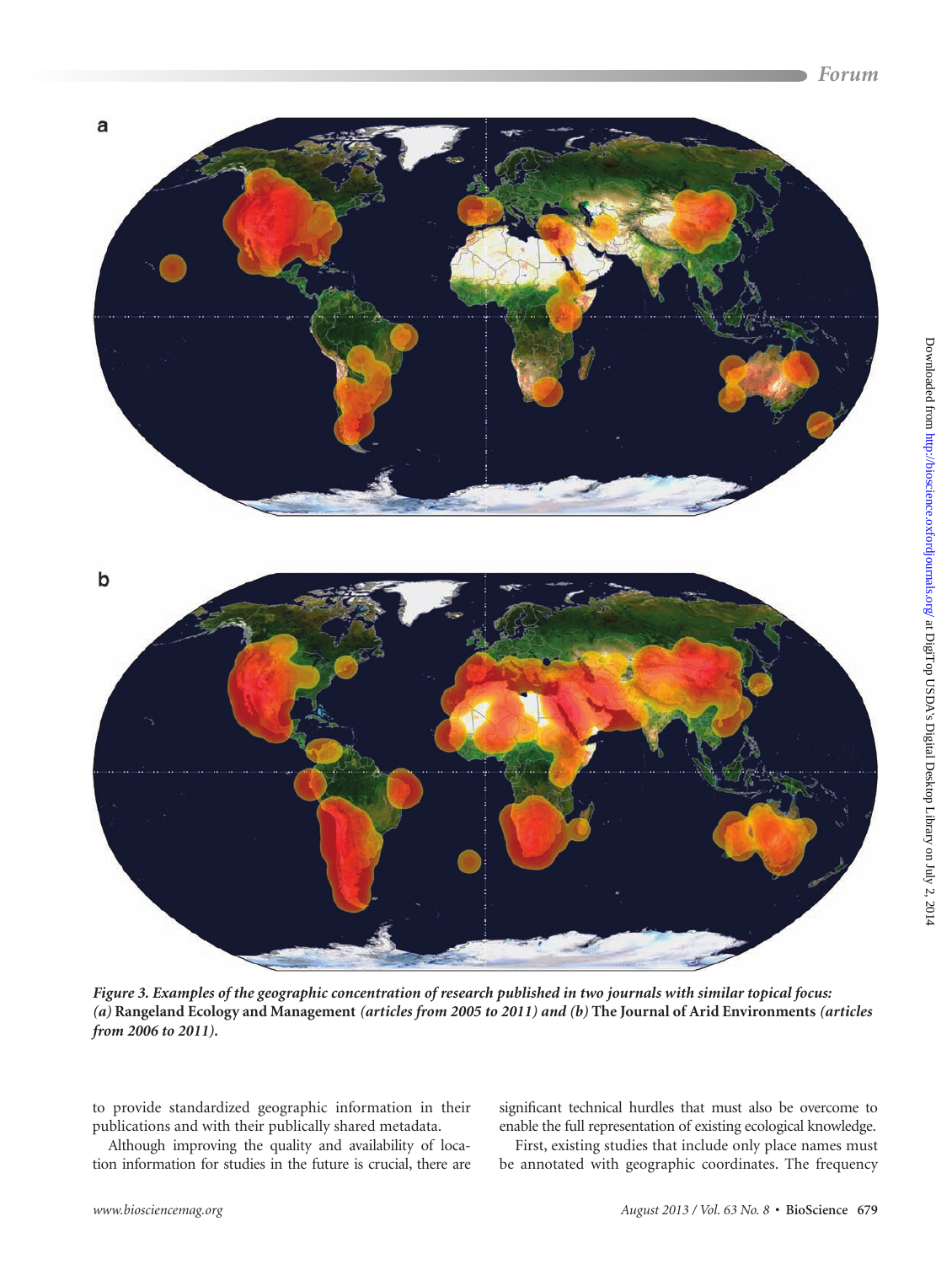#### Box 1. Recommendations for implementing geosemantic searching in ecological sciences.

Standardize the coordinate system, format, and precision of reported geographic locations in journal articles.

Require authors to report geographic coordinates for submitted manuscripts unless they are prevented from doing so by privacy concerns.

Validate reported coordinates at a manuscript's submission: For example, are the coordinates valid and in the correct format?

Provide tools for authors to verify the accuracy of locations: Is the study in the right place?

Include explicit location information in standard document metadata (e.g., Dublin Core Metadata Initiative; *http://dublincore.org*).

Develop and implement robust geosemantic tools for searching for ecological literature.

Collect study-area locations (either geographic coordinates or place names) from already-published articles or make holdings available to third parties to extract location information.

Make location information for published studies available to searching from thirdparty applications (e.g., Google Scholar, the Web of Science).

Implement methods for extracting general study-area locations (e.g., place names, approximate locations) from past field studies and associating them with geographic coordinates.

of coordinate reporting for studies has increased over time, but reporting of place names is still common. Prior to the widespread use of geographic information system (GIS) and GPS technologies, place names were the *de facto* means of describing the location of a study area. Automated annotation of place names with geographic coordinates is possible, but many natural resource studies take place in remote areas away from places with commonly recognized names, resulting in poor precision in the absence of some level of manual quality control. Therefore, older studies may have less accessible location information than those published more recently. Regardless, to fully represent available ecological knowledge, referencing based on place names must be implemented as precisely as is possible, with the lower spatial data quality of these studies made clear to users.

A second challenge is how to spatially represent the studies themselves. In many studies, a single point coordinate is reported. Although this is convenient for roughly locating the study area, it does not communicate the study's inference area and can compromise the ability to assign contextual attributes. Conversely, studies in which bounding boxes are reported (e.g., between 36°43′S–36°54′S and 143°59′E–144°03′E), linear features, or other complex polygon shapes present different challenges. Bounding boxes are difficult to represent, because they often contain areas that were not part of the study. Also of concern is how to represent study areas for broadscale research (e.g., the Columbia River Basin) alongside local-scale studies and broadscale

studies that include more intensive experimental or observational locations. Ideally, study areas would be defined through spatial data layers, such as using polygons entered using GIS software. We recognize that the need to protect privacy, sensitive areas, and rare or endangered species may lead to occasions on which publishing a study location is not possible. In this case, the location could be obscured or generalized (see Chapman and Grafton 2008). Alternatively, describing the context of a study with ecological attributes (e.g., elevation, climate, soil, slope, aspect), controlled vocabularies, and classifications (e.g., AGROVOC keywords [*www.fao.org/agrovoc*], soil taxonomy) and ontologies (Michener 2006, Madin et al. 2008) could partially substitute for geographic referencing.

These challenges are not unique to georeferencing literature sources. The taxonomic community has faced both of these challenges in the process of digitizing specimen collections and has developed location and uncertainty reporting standards, tools (e.g.,

*www.museum.tulane.edu/geolocate*), and georeferencing best practices (Chapman and Wieczorek 2006). Much of this work could be directly applied to georeferencing ecological literature.

Large-scale efforts are needed to georeference previously published studies. The rise of Web-based citation managers, such as Zotero (*www.zotero.org*) and Mendeley (*www. mendeley.com*), that encourage users to share their reference collections through social networks may be a powerful way to crowdsource the Herculean task of georeferencing already-published works. Given how extensive ecological literature is, however, systems to automate the mapping of published studies must be developed. We encourage researchers and programmers to use the data set developed for the JournalMap Web site (available at *www.journalmap. org/downloads*) to begin to develop tools for mining location information from published studies. However, the challenge in georeferencing ecological literature extends beyond automating the assignment of coordinates to place names and reformatting reported coordinates. The biggest challenge to the automation of literature georeferencing may be identifying location information within an article in the first place. As a test case for identifying and mining location information from published studies, we compiled a set of 20 articles that represent diverse location reporting forms (also available at *www.journalmap.org/downloads*). All of these exemplars are open-access articles and have been annotated with descriptions of their location reporting style.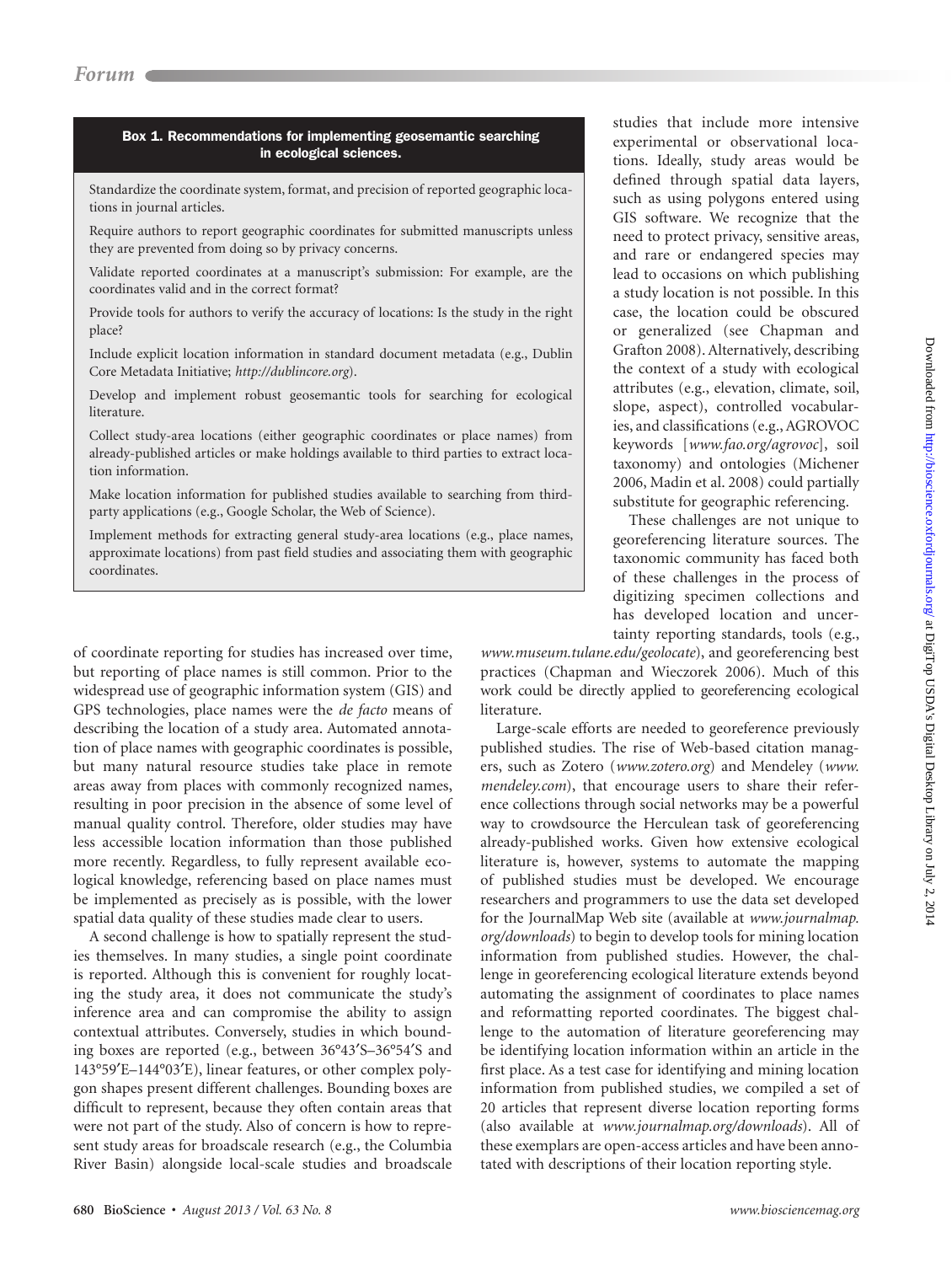Despite the current limitations, it is clear that providing even a single location at the center of each published study would dramatically increase the value of the ecological literature for natural resource managers and policymakers and would improve the ability of ecologists to leverage existing studies. High-quality geographic data would promote the development of robust knowledge discovery tools for the ecological sciences, expanding the relevance of ecological studies across disciplines to address important ecological challenges.

#### Acknowledgments

We would like to thank Jacob A. Karl, Ellinor J. Karl, and Robin Metz for their work in collecting coordinate locations for the published studies used in this article. The JournalMap Web application was designed and developed by Ty Montgomery, Ryan Shaw, Matthew Lawhead, Scott Miller, and David Smith of The Other Firm (*www. theotherfirm.com*). ECE and WGL were supported by the National Science Foundation Division of Computer and Network Systems award no. 115210 as part of the GLOBE project (*http://globe.umbc.edu*).

#### References cited

- Adler PB, Milchunas DG, Sala OE, Burke IC, Lauenroth WK. 2005. Plant traits and ecosystem grazing effects: Comparison of U.S. sagebrush steppe and Patagonian steppe. Ecological Applications 15: 774–792.
- Arnqvist G, Wooster D. 1995. Meta-analysis: Synthesizing research findings in ecology and evolution. Trends in Ecology and Evolution 10: 236–240.
- Bautista Cabello J, Emparanza JI, Ansuategi E. 2006. Improving literature searches. Geographic filters, methodology filters. Two different algorithms, two different applications. Revista Española de Cardiología 59: 1221–1224.

Börner K. 2010. Atlas of Science: Visualizing What We Know. MIT Press.

- Browning DM, Duniway MC, Laliberte AS, Rango A. 2012. Hierarchical analysis of vegetation dynamics over 71 years: Soil–rainfall interactions in a Chihuahuan desert ecosystem. Ecological Applications 22: 909–926.
- Chan LM. 2007. Cataloging and Classification: An Introduction, 3rd ed. Scarecrow Press.
- Chapman AD, Grafton O. 2008. Guide to Best Practices for Generalising Sensitive Species Occurrence Data. Global Biodiversity Information Facility.
- Chapman AD, Wieczorek J, eds. 2006. Guide to Best Practices for Georeferencing. Global Biodiversity Information Facility.
- Duniway MC, Herrick JE, Monger HC. 2007. The high water-holding capacity of petrocalcic horizons. Soil Science Society of America Journal 71: 812–819.

———. 2010. Spatial and temporal variability of plant-available water in calcium carbonate-cemented soils and consequences for arid ecosystem resilience. Oecologia 163: 215–226.

Ellis EC, Ramankutty N. 2008. Putting people in the map: Anthropogenic biomes of the world. Frontiers in Ecology and the Environment 6: 439–447.

Evans JA, Foster JG. 2011. Metaknowledge. Science 331: 721–725.

Fisher R, Radford BT, Knowlton N, Brainard RE, Michaelis FB, Caley MJ. 2011. Global mismatch between research effort and conservation needs of tropical coral reefs. Conservation Letters 4: 64–72.

- Herrick JE, Sarukhán J. 2007. A strategy for ecology in an era of globalization. Frontiers in Ecology and the Environment 5: 172–181.
- Hughes TP, Baird AH, Dinsdale EA, Harriott VJ, Moltschaniwskyj NA, Pratchett MS, Tanner JE, Willis BL. 2002. Detecting regional variation using meta-analysis and large-scale sampling: Latitudinal patterns in recruitment. Ecology 83: 436–451.
- Jetz W, McPherson JM, Guralnick RP. 2012. Integrating biodiversity distribution knowledge: Toward a global map of life. Trends in Ecology and Evolution 27: 151–159.
- Kadmon R, Farber O, Danin A. 2004. Effect of roadside bias on the accuracy of predictive maps produced by bioclimatic models. Ecological Applications 14: 401–413.
- Knorr Cetina K. 1999. Epistemic Cultures: How the Sciences Make Knowledge. Harvard University Press.
- Lawton JH. 1999. Are there general laws in ecology? Oikos 84: 177–192.
- Lomolino MV, Channell R. 1995. Splendid isolation: Patterns of geographic range collapse in endangered mammals. Journal of Mammalogy 76: 335–347.
- Madin JS, Bowers S, Schildhauer MP, Jones MB. 2008. Advancing ecological research with ontologies. Trends in Ecology and Evolution 23: 159–168.
- Martin LJ, Blossey B, Ellis E. 2012. Mapping where ecologists work: Biases in the global distribution of terrestrial ecological observations. Frontiers in Ecology and the Environment 10: 195–201.
- Michener WK. 2006. Meta-information concepts for ecological data management. Ecological Informatics 1: 3–7.
- Monger HC, Bestelmeyer BT. 2006. The soil-geomorphic template and biotic change in arid and semi-arid ecosystems. Journal of Arid Environments 65: 207–218.
- [NIMA] National Imagery and Mapping Agency. 1997. Department of Defense World Geodetic System 1984: Its Definition and Relationships with Local Geodetic Systems, 3rd ed. NIMA. Technical Report no. TR8350.2.
- O'Neill RV, DeAngelis DL, Waide JB, Allen TFH. 1986. A Hierarchical Concept of Ecosystems. Princeton University Press.
- Paruelo JM, Jobbágy EG, Sala OE, Lauenroth WK, Burke IC. 1998. Functional and structural convergence of temperate grassland and shrubland ecosystems. Ecological Applications 8: 194–206.
- Peters DPC. 2010. Accessible ecology: Synthesis of the long, deep, and broad. Trends in Ecology and Evolution 25: 592–601.
- Peters DPC, Pielke RA Sr, Bestelmeyer BT, Allen CD, Munson-McGee S, Havstad KM. 2004. Cross-scale interactions, nonlinearities, and forecasting catastrophic events. Proceedings of the National Academy of Sciences 101: 15130–15135.
- Peters DPC, Belnap J, Ludwig JA, Collins SL, Paruelo J, Hoffman MT, Havstad KM. 2012. How to be general, yet specific: The conundrum of rangeland science in the 21st century. Rangeland Ecology and Management 65: 613–622.
- Shapiro JT, Báldi A. 2012. Lost locations and the (ir)repeatability of ecological studies. Frontiers in Ecology and the Environment 10: 235–236.
- Turner MG, Gardner RH, O'Neill RV. 2001. Landscape Ecology in Theory and Practice: Pattern and Process. Springer.
- Urban DL, O'Neill RV, Shugart HH Jr. 1987. Landscape ecology. BioScience 37: 119–127.
- Valderas JM, Mendivil J, Parada A, Losada-Yáñez M, Alonso J. 2006. Development of a geographic filter for PubMed to identify studies performed in Spain. Revista Española de Cardiología 59: 1244–1251.